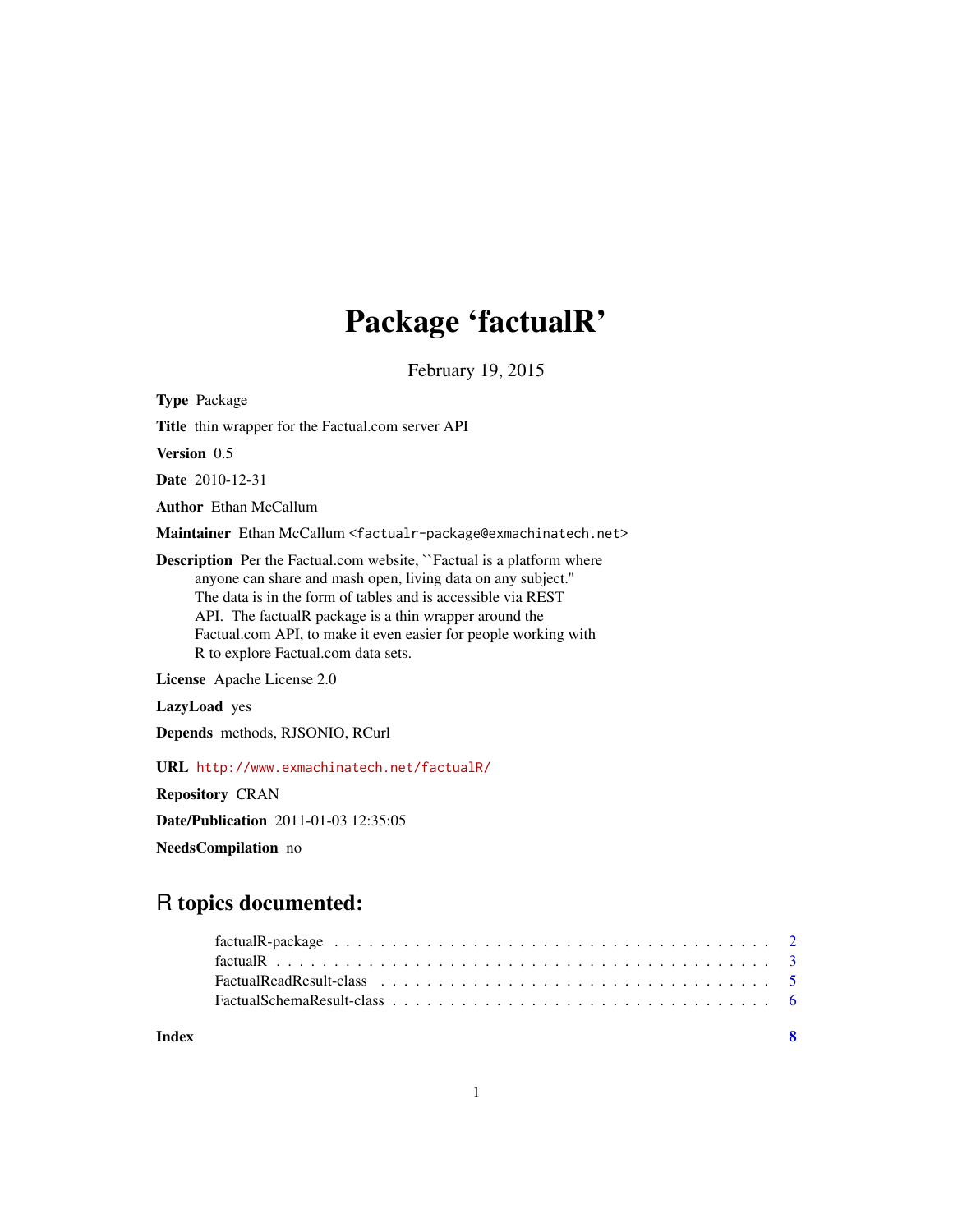<span id="page-1-0"></span>

#### Description

Per the Factual.com website, "Factual is a platform where anyone can share and mash open, living data on any subject." The data is in the form of tables and is accessible via REST API. The factualR package is a thin wrapper around the Factual.com API, to make it even easier for people working with R to explore Factual.com data sets.

For now, this package supports read-only requests ("read" and "schema"); a future revision may support modification of Factual.com data ("input" API calls).

#### Details

| Package:  | factualR              |
|-----------|-----------------------|
| Type:     | Package               |
| Version:  | 1.0                   |
| Date:     | 2010-12-26            |
| License:  | Apache 2.0            |
| LazyLoad: | yes                   |
| Depends:  | methods RJSONIO RCurl |

To use this package, please refer to the functions createFactualConnection, factualGetSchema, and factualRead. That documentation includes examples.

Also, please refer to the developer documentation for the "Server API" at http://wiki.developer.factual.com/

#### Author(s)

Ethan McCallum

Maintainer: Ethan McCallum <factualr-package@exmachinatech.net>

#### References

http://wiki.developer.factual.com/

#### See Also

[createFactualConnection](#page-2-1) [factualGetSchema](#page-2-1) [factualRead](#page-2-1)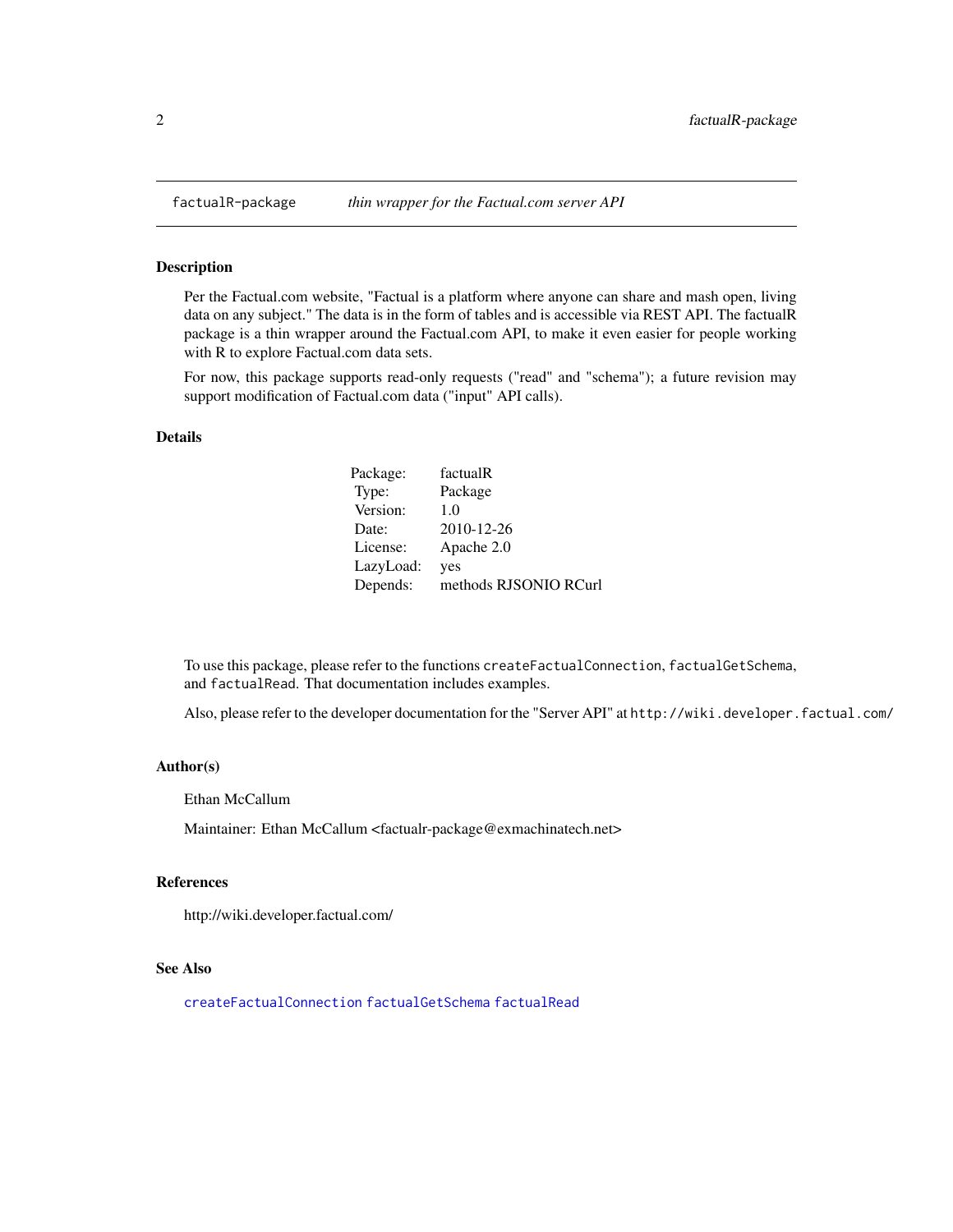#### <span id="page-2-1"></span><span id="page-2-0"></span>Description

This document describes the end-user functions for the factualR package.

Please note: as this package is a thin wrapper around the Factual.com API, you will need a Factual API Key. You can sign up for one at http://www.factual.com/.

For now, this package supports read-only requests ("read" and "schema"); a future revision may support modification of Factual.com data ("input" API calls).

#### Usage

```
createFactualConnection( apiKey = NULL , apiVersion = NULL , baseURL = NULL )
factualGetSchema( connection , tableID , verbose = FALSE )
```

```
factualRead(connection , tableID , sort = NULL , limit = NULL , offset = NULL , filters = NULL , subjec
```
#### Arguments

| apiKey        | your "Factual API key" as acquired from http://www.factual.com/.                                                       |
|---------------|------------------------------------------------------------------------------------------------------------------------|
| apiVersion    | the version of the Factual.com API. Unless you are a developer on factualR, you<br>needn't specify this parameter.     |
| baseURL       | the base URL for calls to Factual.com. Unless you are a developer on factualR,<br>you needn't specify this parameter.  |
| connection    | a connection as returned from createFactualConnection().                                                               |
| tableID       | the table's unique identifier, sometimes called "table reference," from Factual.com.                                   |
| sort          | sort field(s), using JSON syntax. factualR will URL-encode this string for you.                                        |
| limit         | maximum number of records (rows) to pull from this table.                                                              |
| offset        | start pulling records (rows) from this numeric offset.                                                                 |
| filters       | limit records (rows) based on these criteria, in JSON format. factualR will URL-<br>encode this string for you.        |
| subject_key   | unique identifier for a row. (If you're exporting several rows, e.g. for an analysis,<br>you probably won't use this.) |
| reformatNames | whether to reformat column names to be more R-friendly (e.g., remove all but<br>alphanumeric characters).              |
| verbose       | should we show debugging information, such as the URL, during processing?<br>(Useful for debugging.)                   |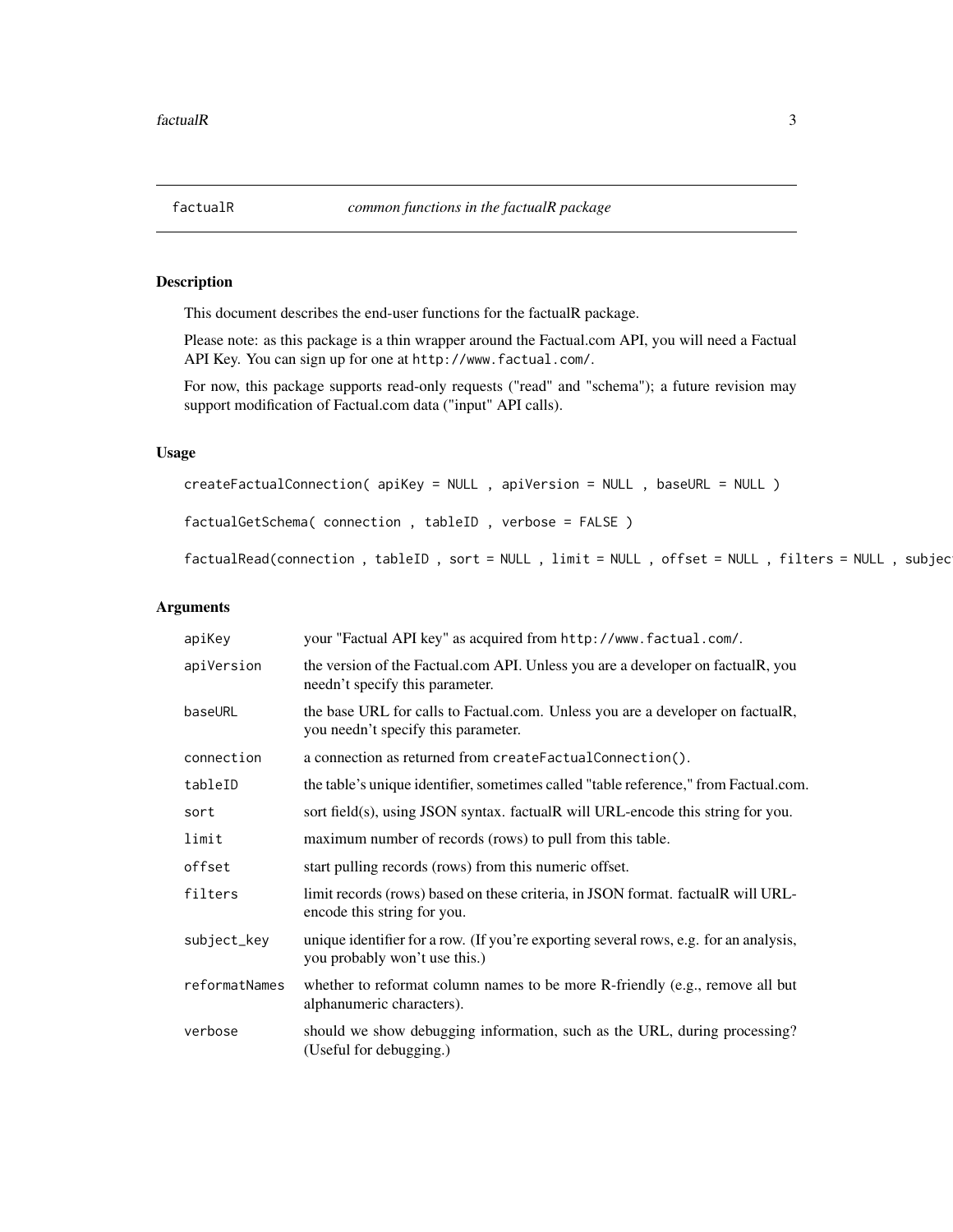#### Details

For a description of the filters and sort filters, please refer to the Factual.com developer documentation at: http://wiki.developer.factual.com/w/page/29670788/Server-API.

Note that factualR will URL-encode all parameters for you; please don't URL-encode any of the values passed to factualGetSchema or factualRead.

Under some circumstances, a call to factualRead() or factualGetSchema() will fail in a way that does not return an object. When that happens, please rerun the call using verbose=TRUE to print the target URL. If you paste that into a browser or a commandline tool such as curl, you can determine whether there is a connectivity problem to Factual.com.

#### Author(s)

Ethan McCallum

#### References

The main http://www.factual.com/ website explains Factual's mission.

http://www.factual.com/devtools/serverAPI explains the REST API used by factualR, including the (optional) filters and sort parameters used by factualRead.

Finally, http://wiki.developer.factual.com/w/page/12298839/Basics explains more about the elements common to all responses from the API, such as status and message.

#### Examples

```
## Not run:
## make sure you have signed up for a developer API key at http://www.factual.com/
myAPIKey <- " ... YOUR Factual.com API KEY"
factual <- createFactualConnection( myAPIKey )
## Skim http://www.factual.com/topics for an interesting table. Click the table's
## link and then click the "develop" tab. Note the "table reference."
tableID <- "... table reference from the table's 'Develop' tab ..."
## now, let's get an idea of the table's schema and metadata:
table.meta <- factualGetSchema( factual , tableID )
str(table.meta)
## with that in mind, get the table's data
table.data <- factualRead( factual , tableID )
## get an idea of the result object
str(table.data)
## that's great, but we really want to play with the table data
## (it's a data frame)
table.data@results
```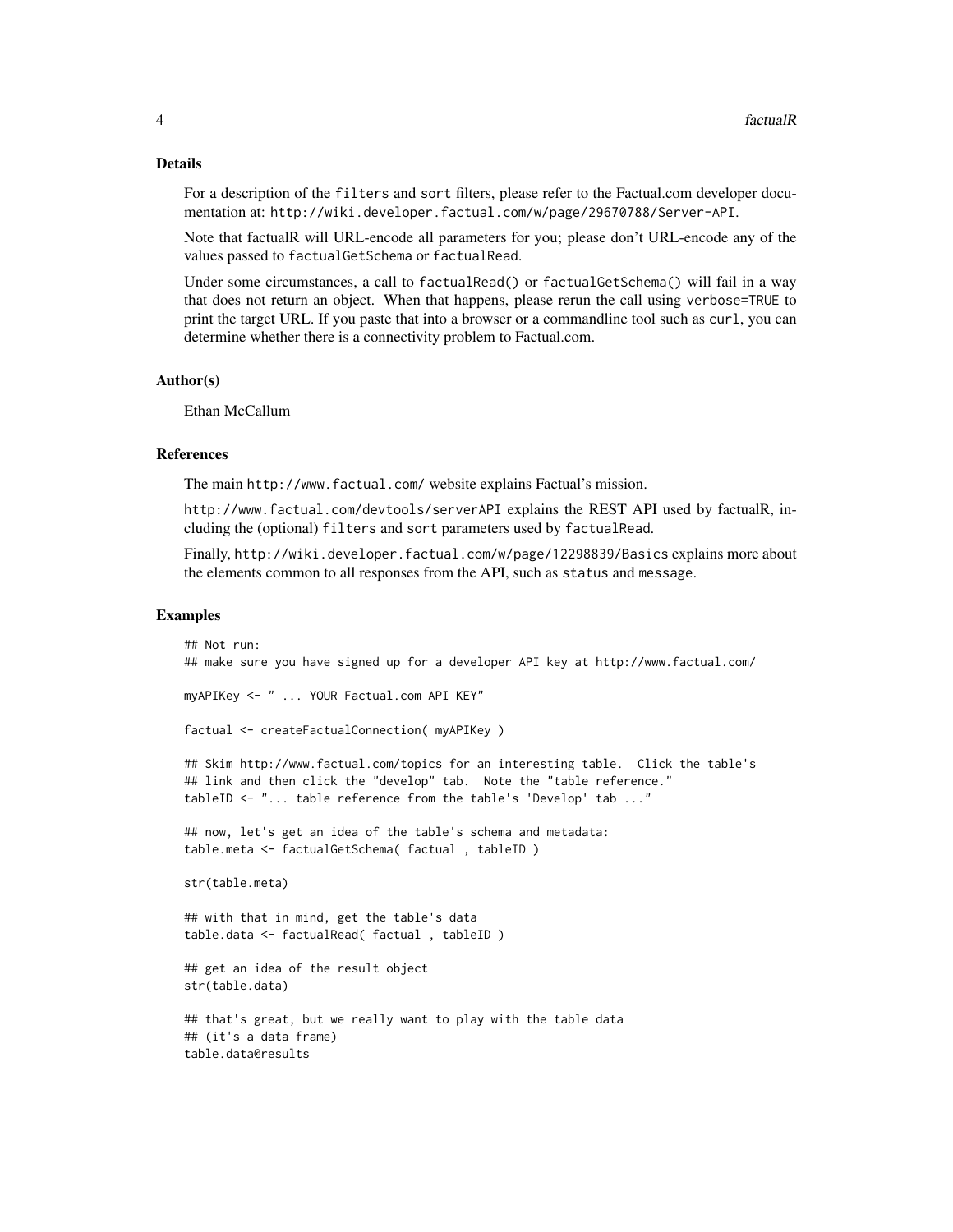```
## hm, let's get 60 rows so we can explore
table.data.small <- factualRead( factual , tableID , limit=60 )
str(table.data.small@results)
## let's use some filters to limit the data we pull.
## pretend the table of interest has colums named "state"
## and "city"
filters <- '{"city":"New York","state":"NY"}'
table.data.filtered <- factualRead( factual , tableID , filters = filters )
str(table.data.small@filtered)
## End(Not run)
```
FactualReadResult-class

*Class "FactualReadResult"*

#### Description

Encapsulates the result of the Factual.com "read" API call, which reads data from a table.

#### Objects from the Class

Objects of type FactualReadResult should not be created directly; instead, please invoke [factual-](#page-2-1)[Read.](#page-2-1)

#### **Slots**

url: URL used to call the Factual.com API. Useful mainly for debugging.

tableID: unique identifier for the Factual.com table you queried.

status: request status as returned by Factual.com's API: one of "ok," "warn," or "error."

message: blank if the Factual handled the request without a problem; otherwise, a description of the problem.

resultRows: number of rows in this result.

tableRows: number of total rows in the table.

results: a data.frame of the table returned by Factual.com.

processingTime: time required on Factual's end to process the request; returned by Factual.com in verbose mode.

runTime: time (ms) required for round-trip call to Factual.com.

fetchedAt: date/time the data was requested from Factual.com.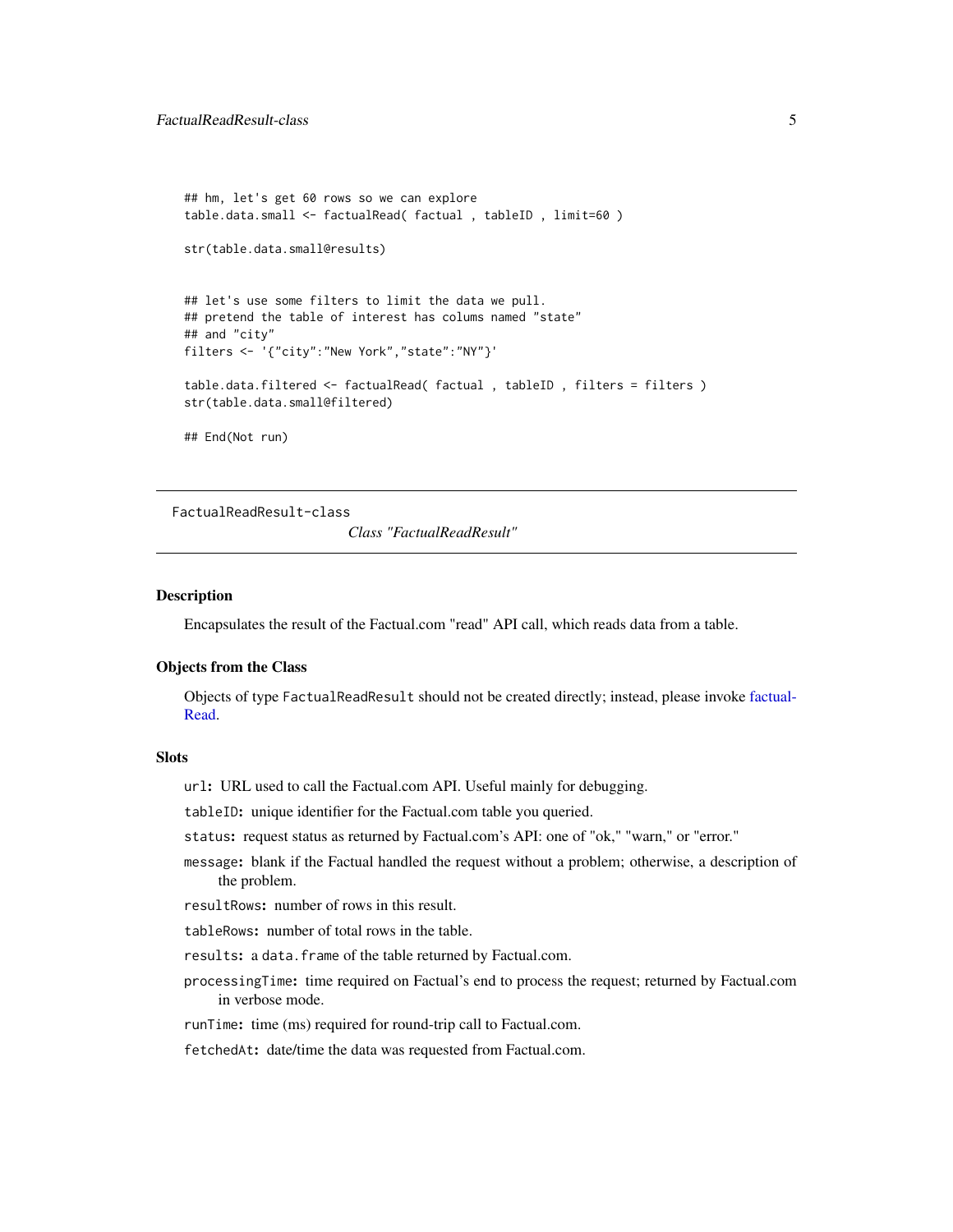#### <span id="page-5-0"></span>Author(s)

Ethan McCallum

#### See Also

[factualRead](#page-2-1)

FactualSchemaResult-class

*Class "FactualSchemaResult"*

#### **Description**

Encapsulates the result of the Factual.com "schema" API call, which describes a table's structure.

#### Objects from the Class

Objects of type FactualSchemaResult should not be created directly; instead, please invoke [fac](#page-2-1)[tualGetSchema.](#page-2-1)

#### **Slots**

url: URL used to call the Factual.com API. Useful mainly for debugging.

tableID: unique identifier for the Factual.com table you queried.

- status: request status as returned by Factual.com's API: one of "ok," "warn," or "error."
- message: blank if the Factual handled the request without a problem; otherwise, a description of the problem.
- resultRows: number of rows in this result.
- tableRows: number of total rows in the table.
- results: a data frame of the table returned by Factual.com.
- name: human-readable description of the table.
- table.meta: a data.frame of table metadata, such as the creator, total number of rows, and description.
- fields: a data.frame of the fields in this table. Each row describes one field's name, data type, and so on.
- processingTime: time required on Factual's end to process the request; returned by Factual.com in verbose mode.
- runTime: time (ms) required for round-trip call to Factual.com.

fetchedAt: date/time the data was requested from Factual.com.

#### Author(s)

Ethan McCallum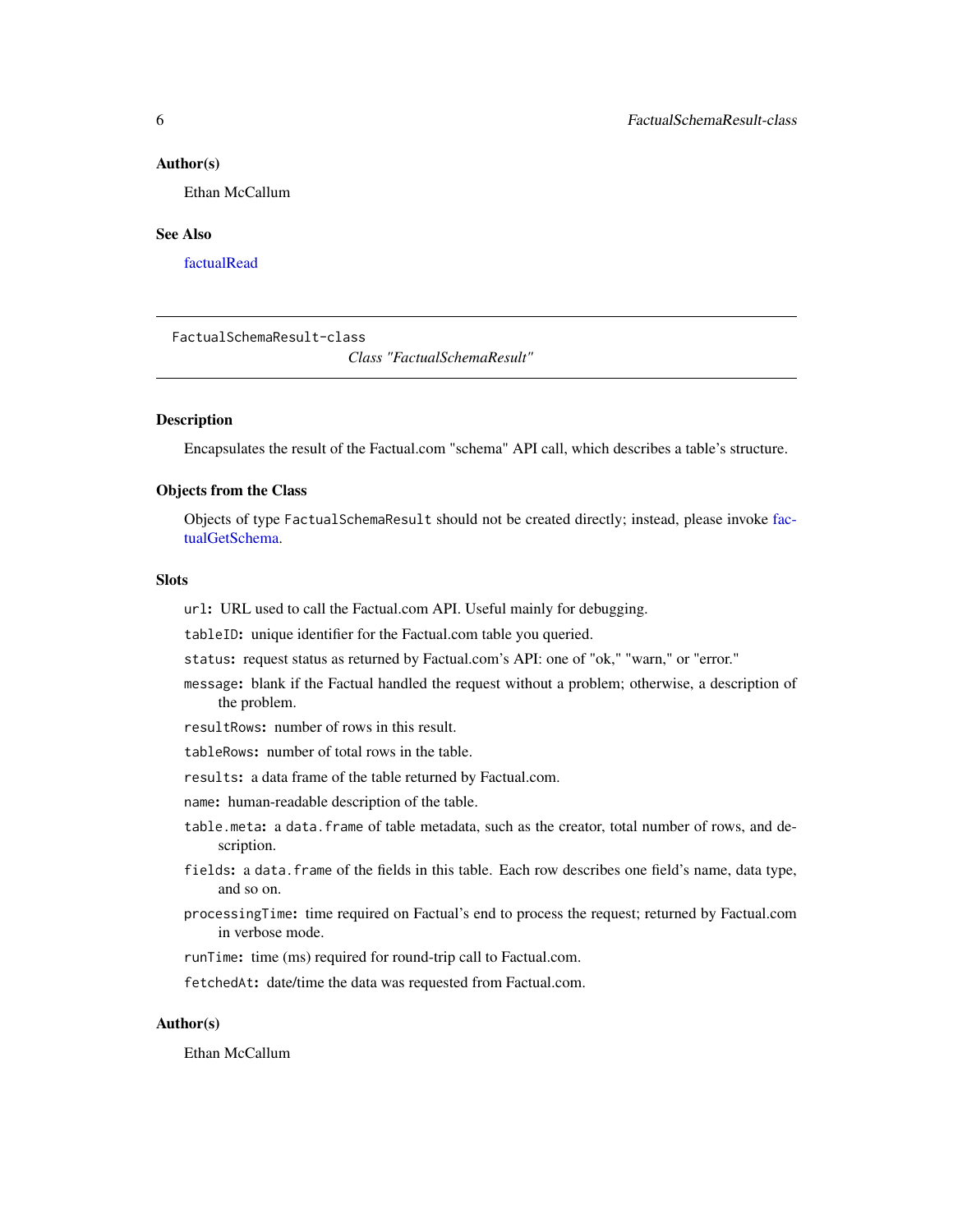<span id="page-6-0"></span>FactualSchemaResult-class

#### See Also

[factualGetSchema](#page-2-1)